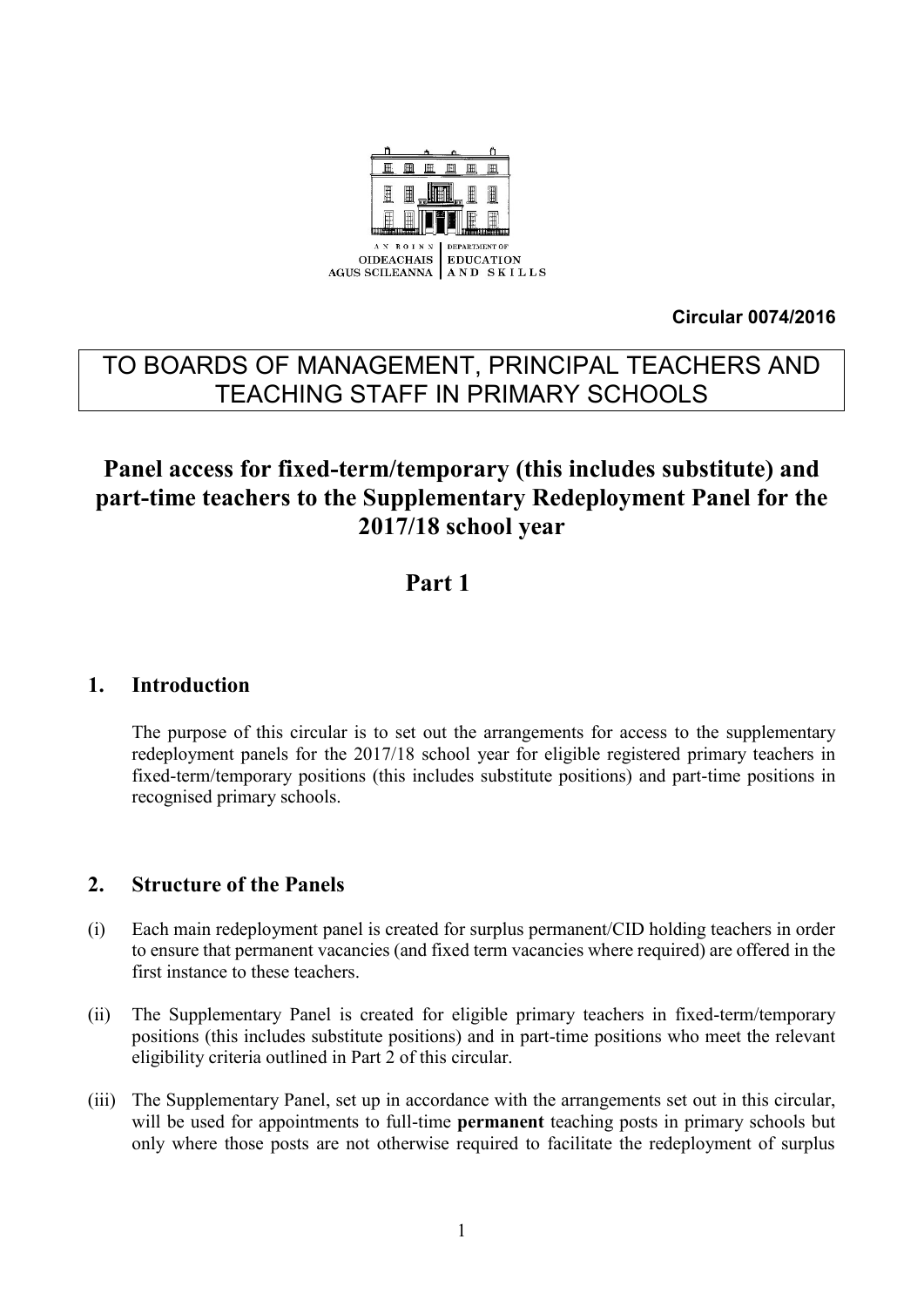permanent and CID holding teachers. The relevant details are set out in FAQ format on the Department's website.

(iv) The Supplementary Panel is not used to fill fixed term positions in schools.

## **3. Application process for access to panels**

- (i) Eligible fixed-term/temporary teachers (this includes substitute teachers) and part-time teachers who wish to apply for access to the Supplementary Panel must complete the "Application Form [for access to the Supplementary Panel for eligible fixed term/temporary \(includes substitute\)](http://www.education.ie/en/Schools-Colleges/Services/Teacher-Allocations/Teacher-Allocation/ta_primary_supplementary_app_2017_2018.pdf)  [and part-time primary teachers for the 2017/18](http://www.education.ie/en/Schools-Colleges/Services/Teacher-Allocations/Teacher-Allocation/ta_primary_supplementary_app_2017_2018.pdf) school year".
- (ii) Teachers being placed on the Main and Supplementary Redeployment Panels for the 2017/18 school year are given an opportunity
	- 1. to indicate (by tick box on the application form) whether or not they have a particular interest in being redeployed to a school that operates through the medium of Irish

#### and

- 2. to indicate (by tick box on the application form) whether or not they have a particular interest in being redeployed to a special school which operates under the patronage of the teacher's panel operator (this does not extend to a special class in an ordinary school).
- (iii) In completing this form, teachers are required to self-declare on their application that they meet the relevant eligibility requirements set out at Part 2 of this circular. Application forms from teachers **must** be fully completed and legible.
- (iv) Please note that eligibility for the 2017/18 Supplementary Panel is confined to those teachers that have met in full all outstanding conditions/satisfied all shortfalls in respect of registration with the Teaching Council, i.e. are fully probated, at **9 December 2016**.
- (v) If, during the course of the 2016 calendar year, an applicant worked in schools situated in more than one panel area (e.g. schools in two different dioceses), the application for inclusion on a panel must relate to the panel area where the majority of the service in the 2016 calendar year was undertaken **or** the panel area in which the applicant is currently teaching providing that s/he is contracted to teach in this panel area on or before 9 December 2016 to the end of the 2016/17 school year.

The base school for panel purposes is the school within that panel area where the majority of teaching service was given in the 2016 calendar year **or** the school in which the applicant is contracted to teach on or before 9 December 2016 to the end of the 2016/17 school year.

Where a teacher has worked in more than one panel area the teacher may not change their selected panel area after submitting their application form.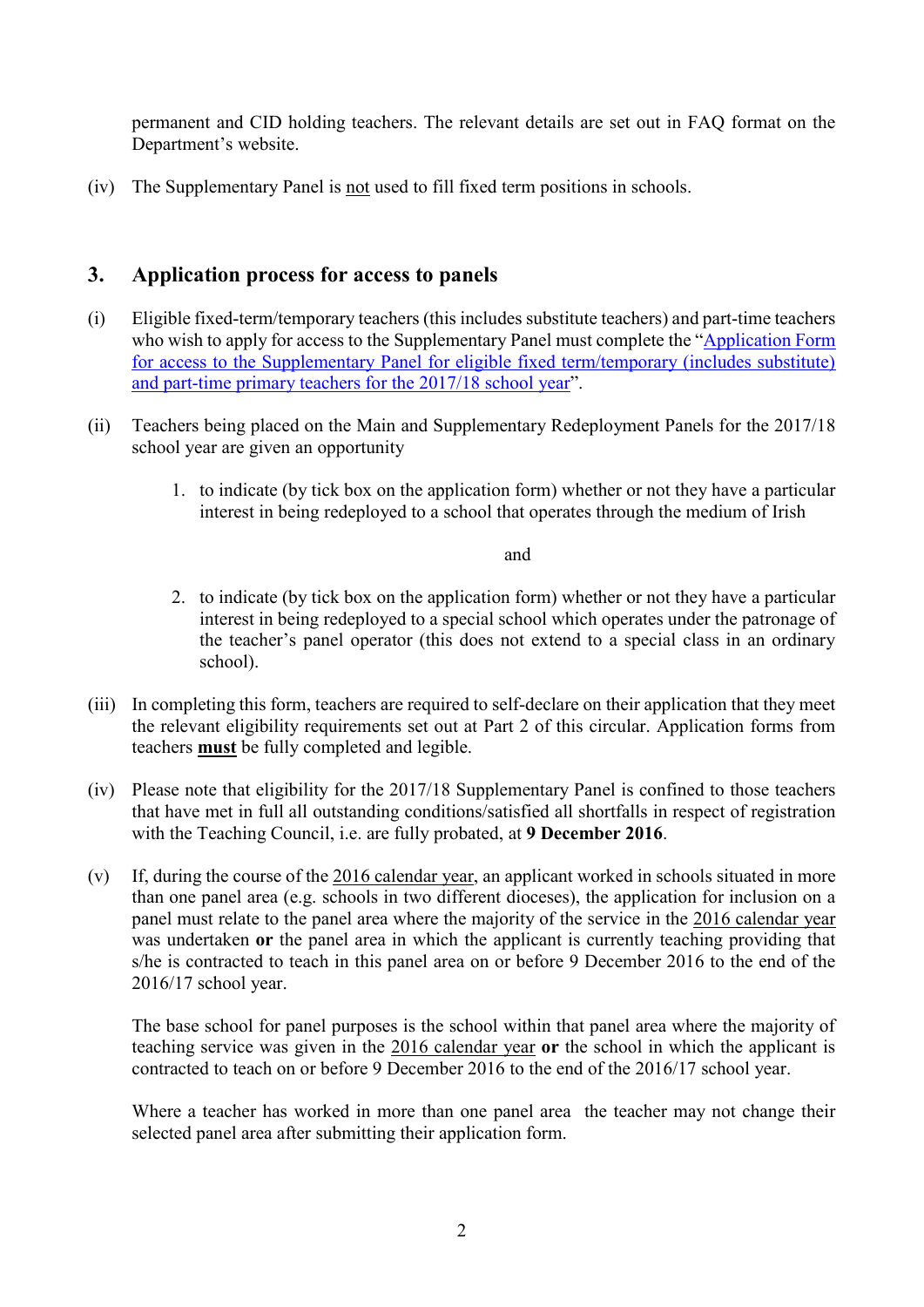- (vi) To simplify the application process, the Department will use existing Payroll and other relevant information held centrally in the Department to check eligibility conditions.
- (vii) All teachers applying for access to redeployment panels must include their contact e-mail address in a clear and legible format so as to facilitate the efficient operation of the panels. This e-mail address will be used by a primary school as the main point of contact with a teacher.
- (viii) Completed forms must be received in the Department on or before **Friday 9 December 2016** at the following address:

Primary Teacher Allocations Section Department of Education and Skills Cornamaddy Athlone Co. Westmeath N37 X659

#### **It is important to note that under no circumstances will late applications be considered for inclusion on these panels. Proof of postage should be retained by the teacher.**

(ix) It is the Department's intention to notify applicants of the outcome of their application by 30 April 2017 or as soon as possible thereafter.

### **4. Procedures once placed on the panel**

- (i) Checks will be carried out at appointment stage in respect of those teachers that are being appointed to permanent posts from these panels. Schools and teachers should therefore note that this checking process may invalidate a proposed appointment.
- (ii) Teachers placed on the Supplementary Panel who secure a teaching position for the 2017/18 school year in any capacity, must inform the panel operator immediately by email and complete the [Supplementary Panel Update Form](http://www.education.ie/en/Schools-Colleges/Services/Teacher-Allocations/Teacher-Allocation/ta_primary_supplementary_panel_puf_2017_2018.pdf) to notify the Department in order that their name will be removed from the Supplementary Panel.
- (iii) Teachers placed on the Supplementary Panel who decide to leave the panel for any reason must inform the panel operator and complete the Supplementary Panel Update Form to notify the Department immediately. Such teachers should note that they cannot subsequently be reinstated onto the Supplementary Panel.

## **5. Notification of circular to staff in your school**

Please bring the contents of this circular to the attention of any relevant staff in your school.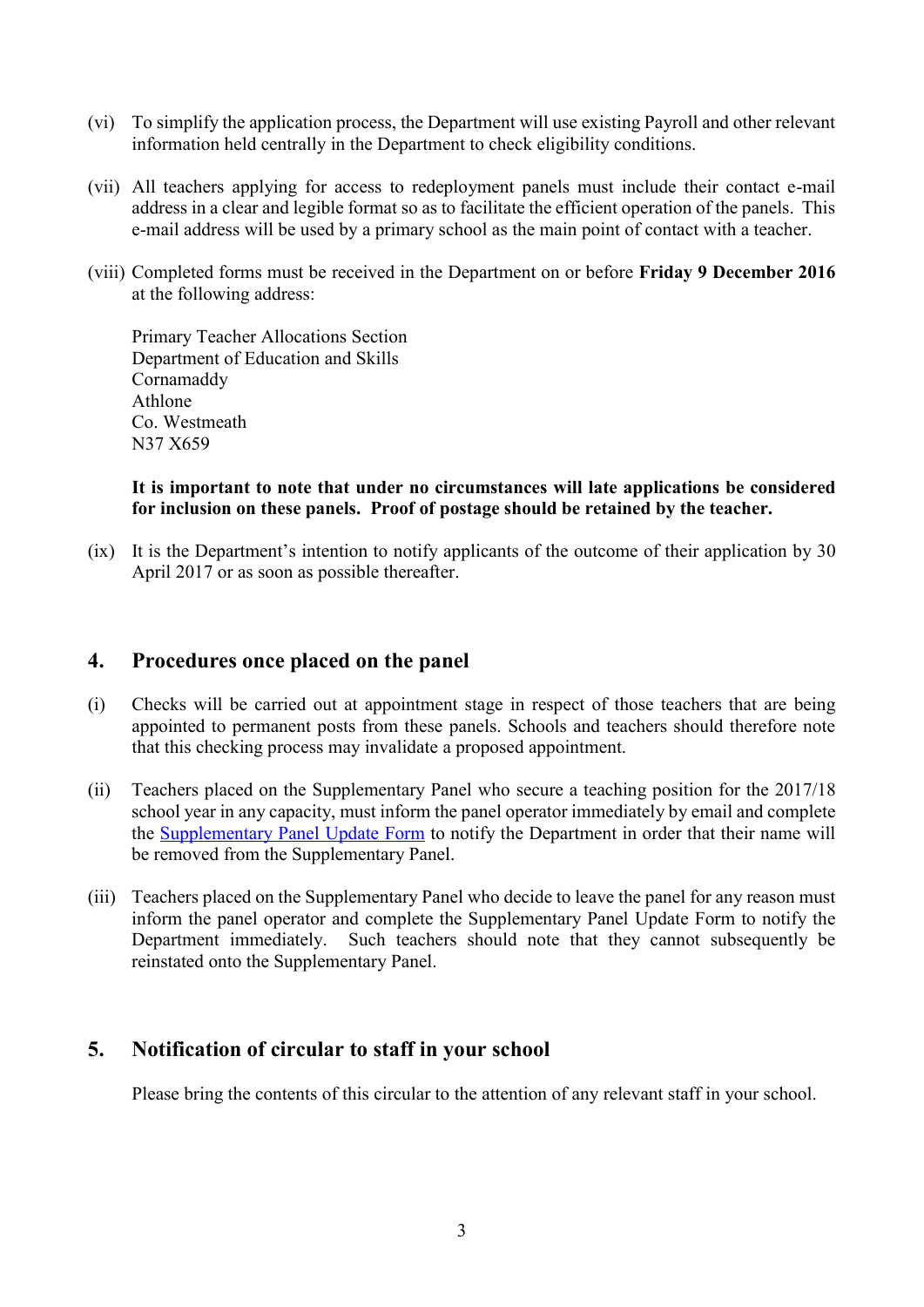## **6. Review**

The operation of these arrangements will be reviewed with the relevant education stakeholders in late 2017 to determine what adjustment, if any, is required for subsequent school years.

## **7. Queries**

The main focus of the Department's Teacher Allocations Section is on the teacher allocation process and the preparation of the main redeployment panels for permanent and CID holding teachers.

It therefore has very limited capacity to deal with individual queries in relation to this circular.

Such queries will, as appropriate, be dealt with by e-mail only at the following e-mail address: [supplementarypanel@education.gov.ie](mailto:supplementarypanel@education.gov.ie)

### **Please note that under no circumstances will the closing date of Friday 9 December 2016 be extended**.

Paraic Joyce Principal Officer Teacher Allocations Section

November 2016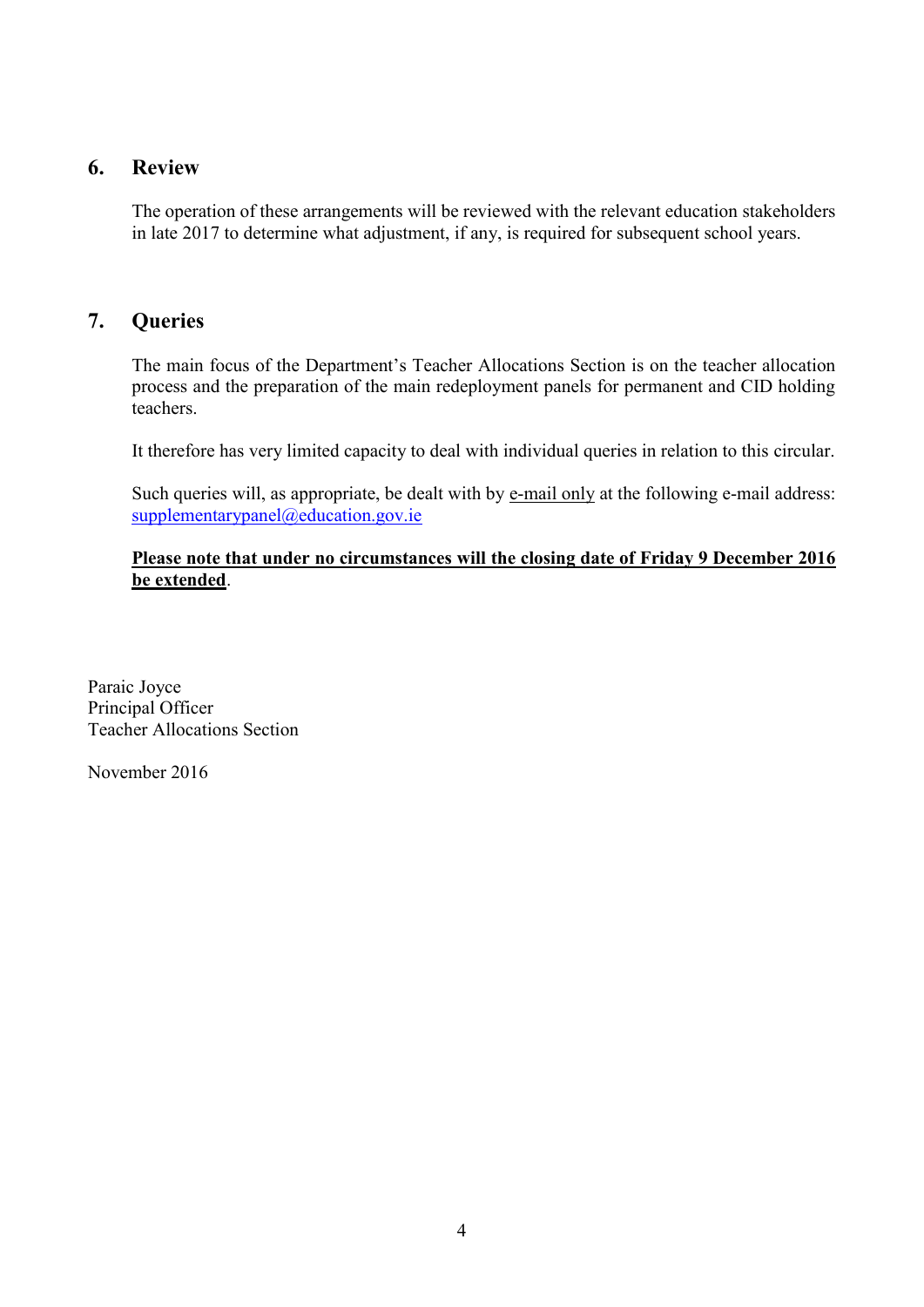## **Part 2**

## **Eligibility Criteria for access to the Supplementary Panel**

Fixed-term/temporary teachers (this includes substitute teachers) and part-time teachers who wish to apply for access to the Supplementary Panel must satisfy each of the eligibility criteria listed below*.*

## **1. Teaching Council Registration/Probation**

Fixed-term /*temporary* (includes substitute) and part-time teachers that:

• hold full registration (registered without conditions) with the Teaching Council under Section 31(5) of the Teaching Council Act, 2001, Regulation 2/Primary

or

- in the case of fixed term/temporary (includes substitute) and part-time teachers automatically registered in 2006 that hold registration with the Teaching Council under Section 31(2) and 31(3) of the Teaching Council Act as Primary and are fully qualified having satisfied all shortfalls, if any, identified by the Department of Education and Skills
- **Probation:** Applicants must have successfully completed their probationary period by **9 December 2016.**

**Applicants must attach a copy of their Teaching Council registration details, showing the date of their probation, to their Supplementary Panel application form. If the Teaching Council details do not state the date of probation, applicants must submit a copy of their Certificate of Probation received from the Inspectorate.**

## **2. Salary Requirements**

There are two salary scales under which a teacher may be eligible, i.e.

- 1. Teachers whose first teaching appointment in a school was prior to 1 January 2011
- 2. Teachers whose first teaching appointment in a school was after 1 January 2011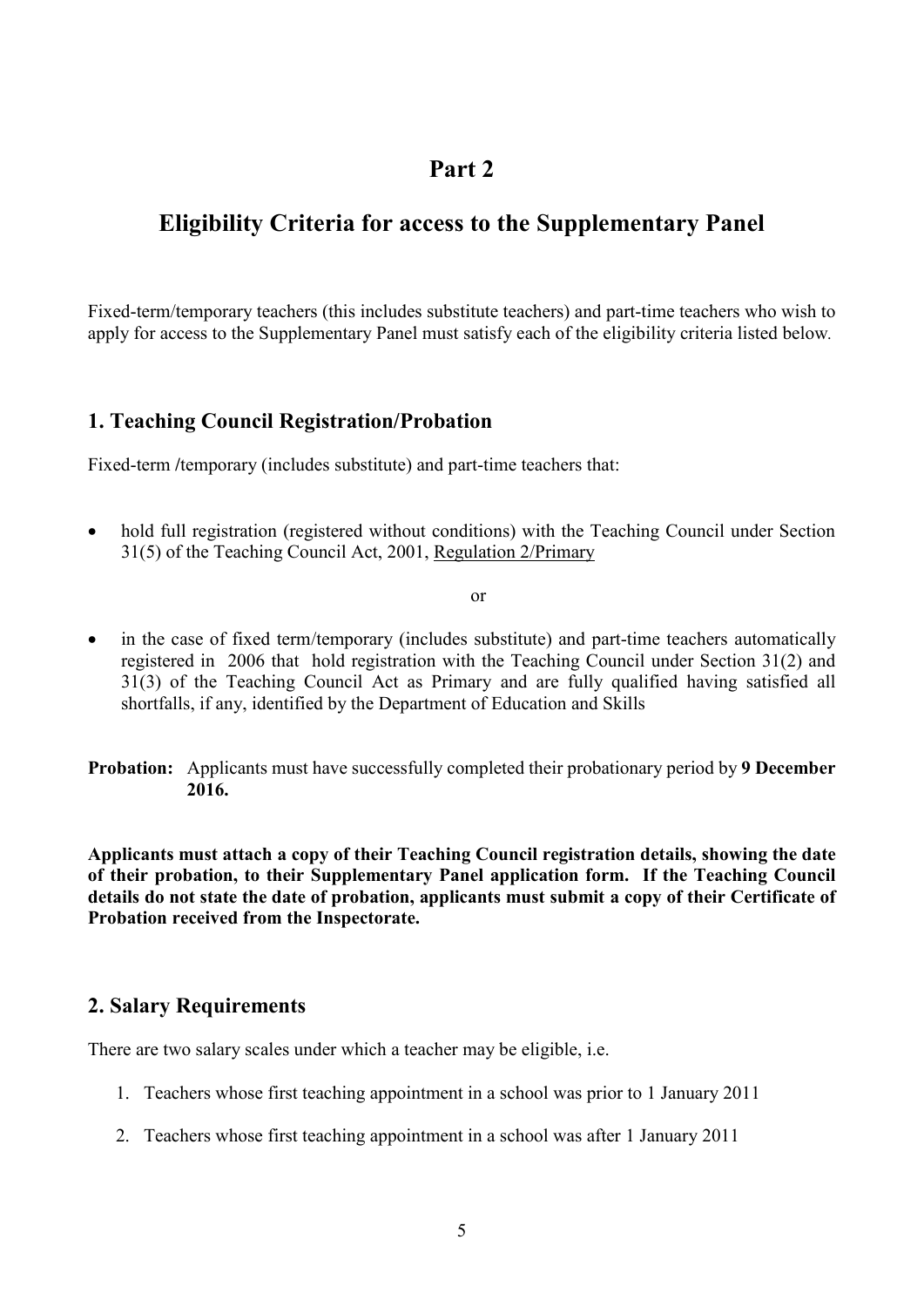#### **1. Teachers whose first teaching appointment in a school was prior to 1 January 2011 must satisfy (i) below and either (ii) or (iii) below**

(i) have been paid a gross salary of at least  $\epsilon$ 29,000 (including allowances) in the 2016 calendar year

and

(ii) on or before 31 December 2016 be on the  $5<sup>th</sup>$  or higher point of the relevant teachers' salary scale (or the  $6<sup>th</sup>$  or higher point for teachers who commenced employment on the  $3<sup>rd</sup>$  point of the salary scale)

or

(iii) on or before 31 December 2016 be on the 4th point of the relevant teachers' salary scale (or the  $5<sup>th</sup>$  point for those that commenced employment on the  $3<sup>rd</sup>$  point of the salary scale) and on **or before 9 December 2016** be contracted to teach **for the remainder of the 2016/17 school year**.

### **2. Teachers whose first teaching appointment in a school was after 1 January 2011 must satisfy (i) below and either (ii) or (iii) below**

(i) have been paid a gross salary of at least  $\epsilon$ 26,100 (including allowances, if any) in the 2016 calendar year

and

(ii) on or before 31 December 2016 be on the  $4<sup>th</sup>$  or higher point of the relevant teachers' salary scale

or

(iii) on or before 31 December 2016 be on the 3rd point of the relevant teachers' salary scale and on **or before 9 December 2016** be contracted to teach **for the remainder of the 2016/17 school year**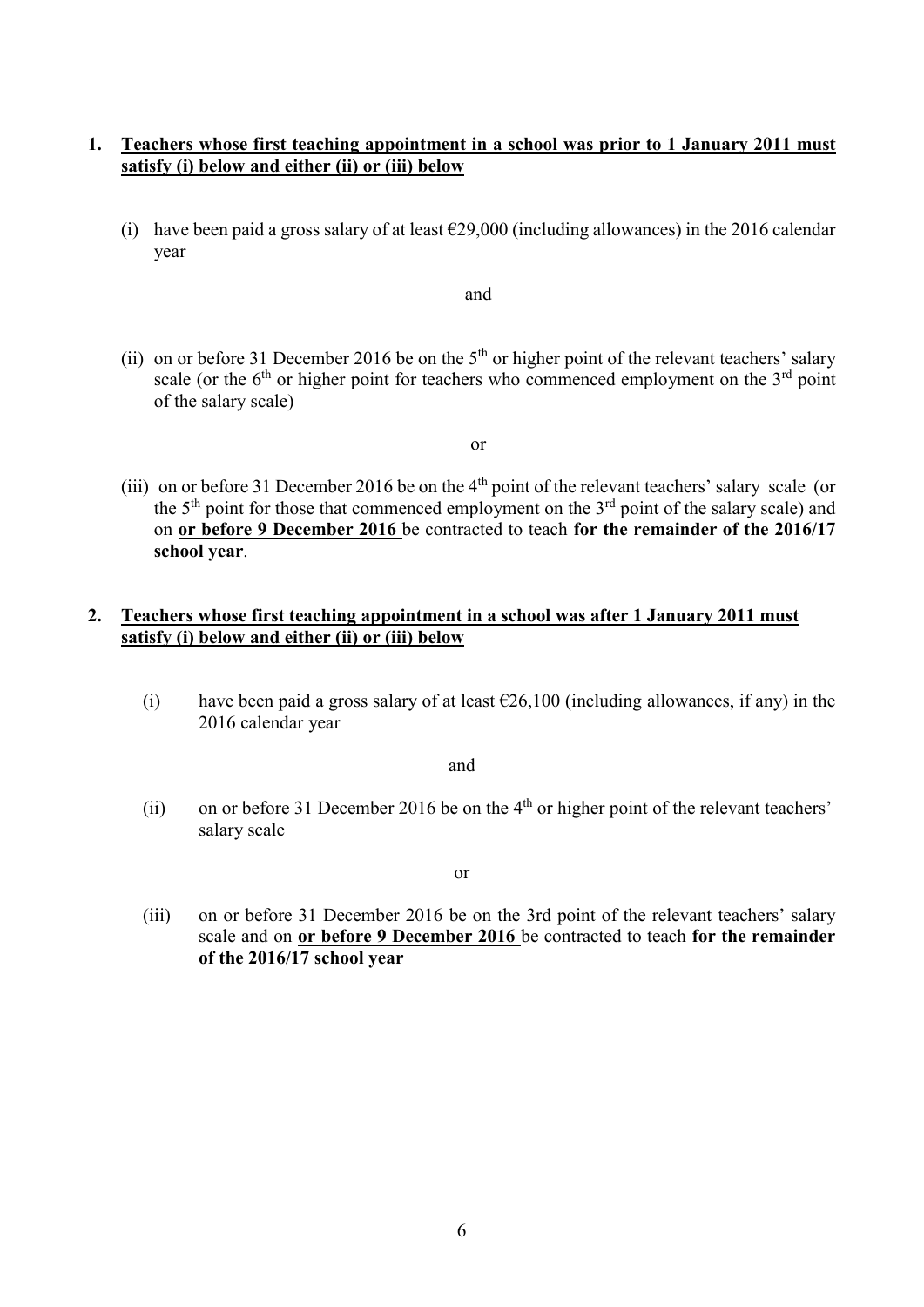**In summary, all applicants must meet the salary criteria listed below on or before 31 December 2016:**

| Date of your first<br>appointment                                                     | <b>STARTING</b><br><b>SCALE POINT</b> | Minimum scale<br>point to be on<br>by 31/12/2016<br>without need<br>for a contract | If you are on the<br>scale points<br>below by<br>31/12/2016 you<br>must have a<br>contract from at<br>least 9<br>December 2016<br>to the end of the<br>2016/17 school<br>year | <b>Minimum gross</b><br>salary (including<br>allowances)<br>earned in 2016<br>calendar year |
|---------------------------------------------------------------------------------------|---------------------------------------|------------------------------------------------------------------------------------|-------------------------------------------------------------------------------------------------------------------------------------------------------------------------------|---------------------------------------------------------------------------------------------|
| Teachers whose 1st<br>teaching                                                        | $\overline{2}$                        | 5                                                                                  | 4                                                                                                                                                                             | €29,000                                                                                     |
| appointment was<br>prior to 1 January<br>2011                                         | 3                                     | 6                                                                                  | 5                                                                                                                                                                             | €29,000                                                                                     |
| Teachers whose 1 <sup>st</sup><br>teaching<br>appointment was<br>after 1 January 2011 | 1                                     | 4                                                                                  | 3                                                                                                                                                                             | €26,100                                                                                     |

## **3. Haddington Road Agreement**

Please note that a teacher will be regarded as eligible for access to the Supplementary Panel if the only reason for not meeting the scale point criteria is due to the three month increment freeze(s) under the Haddington Road Agreement.

## **4. Service not reckonable for Supplementary Panels**

Applicants **must** declare on the application form whether permanent service and/or incremental credit as set out in the table below has impacted on their current salary scale point.

Reckonable service which is allowable for the purpose of Supplementary Panel access is service as a fully qualified teacher in a post paid for by the Department of Education & Skills **excluding**  service types set out in the table below:

| Previous permanent service *               |
|--------------------------------------------|
| Previous service as a post primary teacher |
| Incremental credit                         |
| Unqualified service                        |